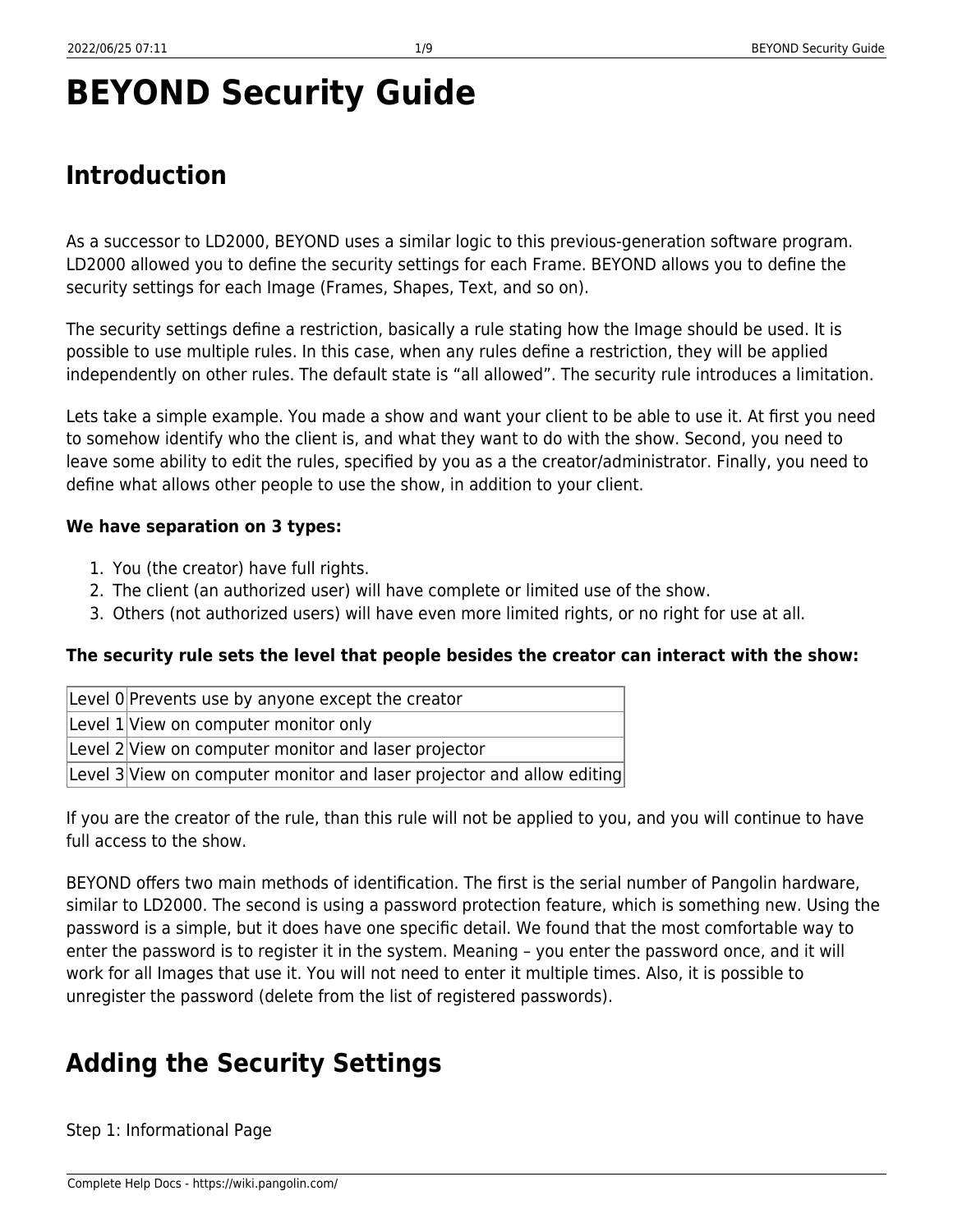

Step 2: Author Identification (i.e. Creator) Raster Tracer and Background

- Click on the "Flashback or QM2000" serial number, to choose a serial number from list of connected controllers.
- Clicking on "Password" will call up a dialog box where you can enter the password.
- "This PC" adds the signature of your computer, but this is not the best way to secure your show, as the PC can fail.
- Specify at least one method of identification and click Next.

| <b>Security settings</b> |                                                                                                                                                                                                                            |                                         |
|--------------------------|----------------------------------------------------------------------------------------------------------------------------------------------------------------------------------------------------------------------------|-----------------------------------------|
|                          | Choose a method to identify you as the author                                                                                                                                                                              |                                         |
|                          | Please choose one or more methods you would like to use to identify you as the author of this content. You<br>can choose one or more controller serial numbers, or the serial number of this computer, or even a password. |                                         |
|                          |                                                                                                                                                                                                                            | FlashBack or QM2000 serial.             |
|                          |                                                                                                                                                                                                                            | Password.                               |
|                          |                                                                                                                                                                                                                            | This PC                                 |
|                          |                                                                                                                                                                                                                            |                                         |
|                          |                                                                                                                                                                                                                            | Delete rule from list                   |
|                          |                                                                                                                                                                                                                            | <back<br>Next &gt;<br/>Cancel</back<br> |

#### Step 3: Identify Authorized Users

You need to know the serial number of controller that will be used by the authorized user, or decide what password should be used. If you use a password on a previous step, then use another password in any other steps used in the future.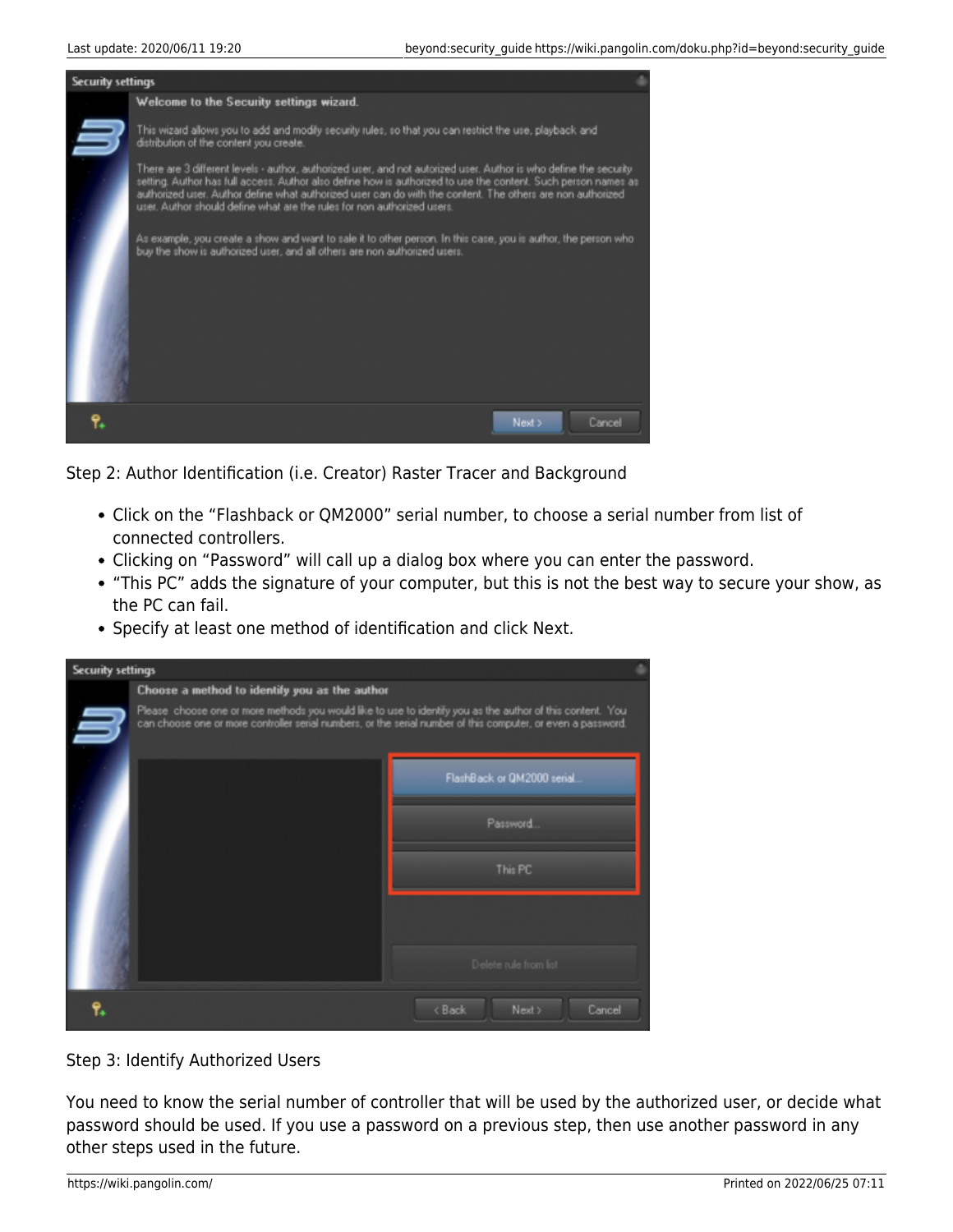If no one method is defined, then all users are considered "not authorized". This is also a usable scenario, if you need a simple system – allowing only you to have access to the show, to make changes, etc.

Step 4: Capabilities

Now you need to specify what is allowed for authorized and unauthorized users. If you do not specify a method of identification for authorized users – then the Wizard will show only one set of options.

| Choose the capabilities you want to provide<br>Authorized users<br>Level 0: Prevent use by anyone except the creator<br>Level 1: View on computer monitor only<br>Level 2: View on computer monitor and laser projector                            | <b>Security settings</b> |                                                                         |  |
|----------------------------------------------------------------------------------------------------------------------------------------------------------------------------------------------------------------------------------------------------|--------------------------|-------------------------------------------------------------------------|--|
|                                                                                                                                                                                                                                                    |                          |                                                                         |  |
|                                                                                                                                                                                                                                                    |                          | Level 3: View on computer monitor and laser projector and allow editing |  |
| All other users<br>Level 0: Prevent use by anyone except the creator<br>Level 1: View on computer monitor only<br>Level 2: View on computer monitor and laser projector<br>Level 3: View on computer monitor and laser projector and allow editing |                          |                                                                         |  |
| < Back<br>Next ><br>Cancel                                                                                                                                                                                                                         |                          |                                                                         |  |



Click OK and proceed.

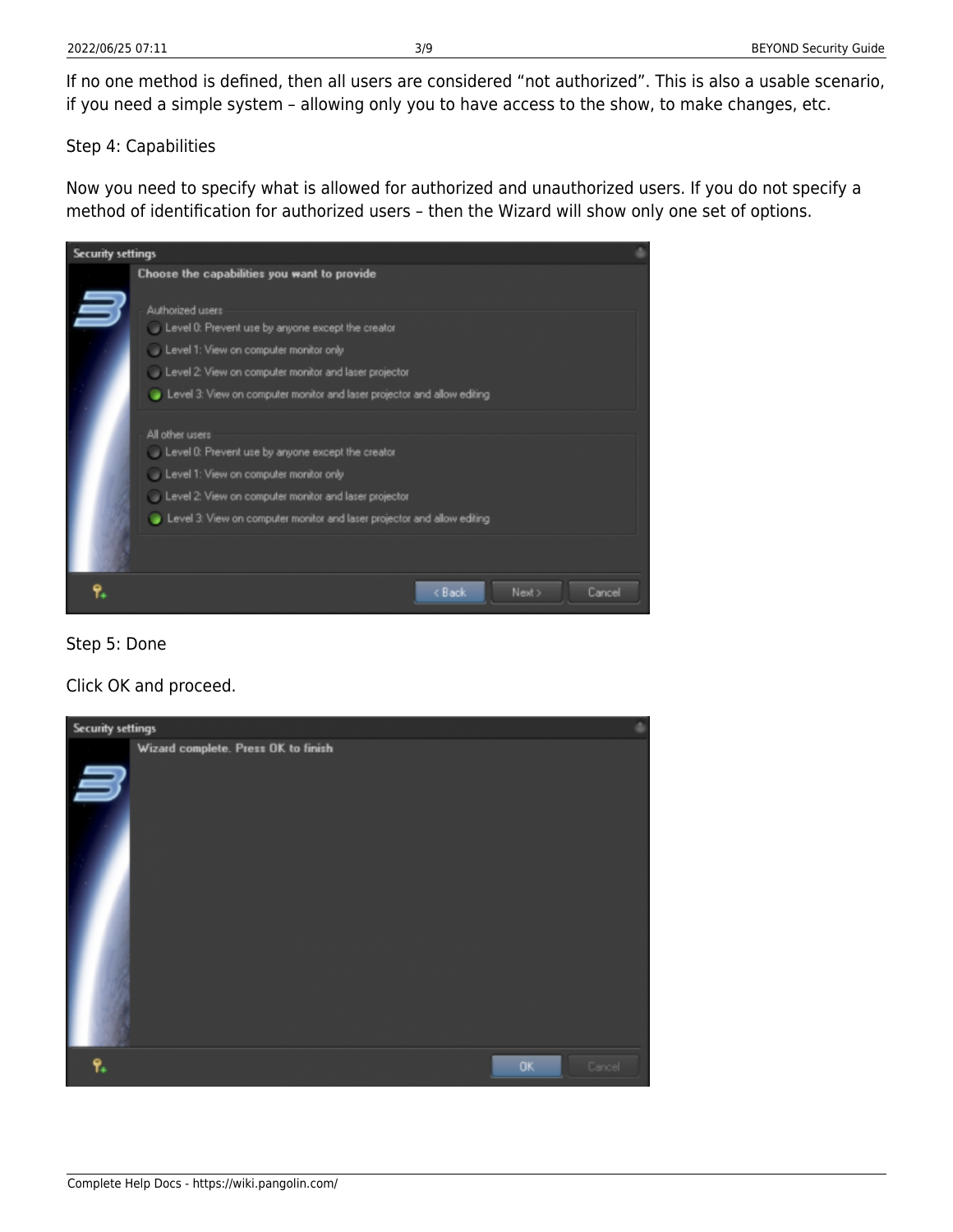### **Deleting the Rule**

### Choose "Delete" and click next.



At this step you should confirm that you are the Author/creator. Your controller must be connected or password registered in the system. If you need to register a password – click on the icon with the Key and Plus, at bottom of the dialog box. Once the rule is deleted, then instead of a red stop sign you will see a green check mark.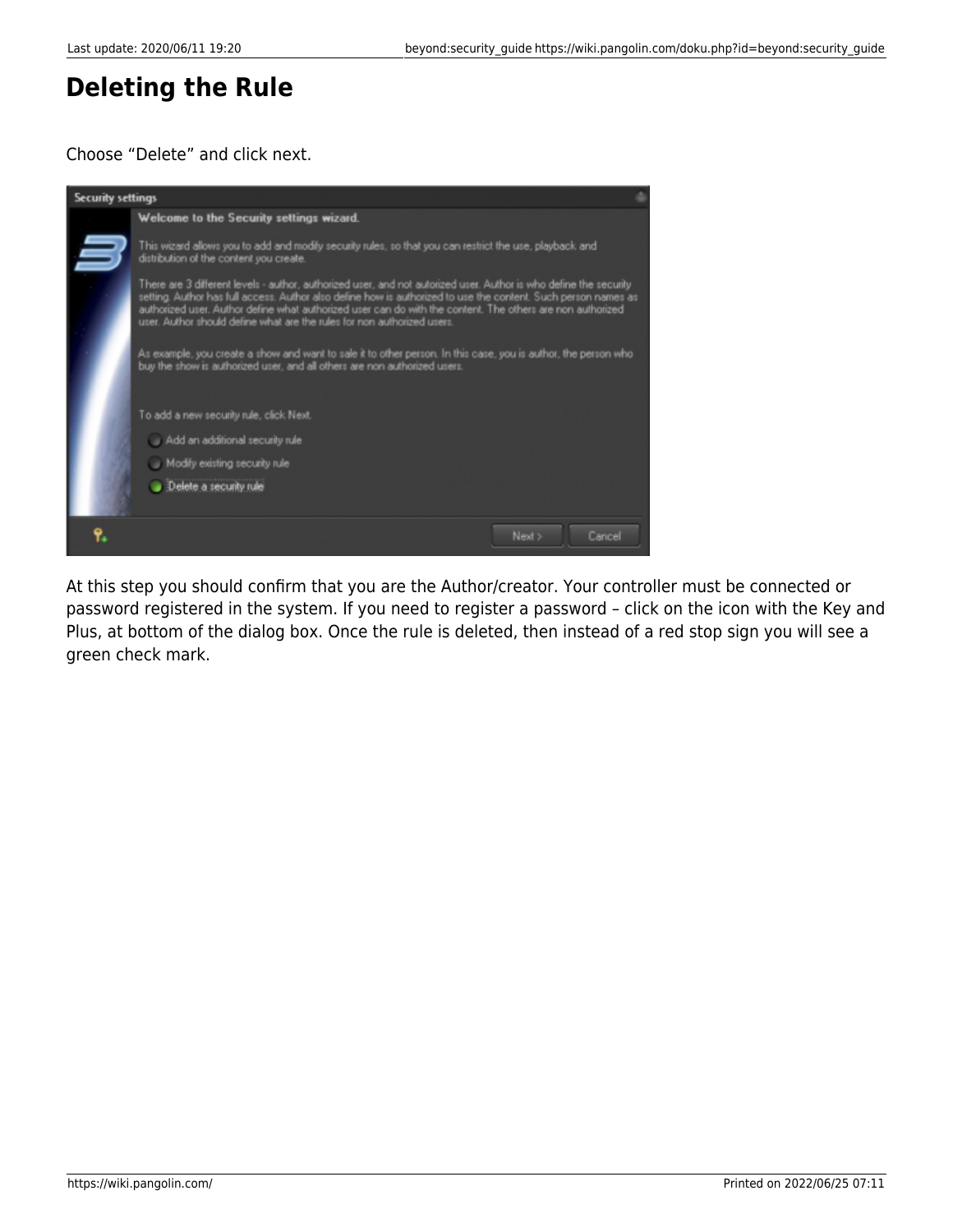| <b>Security settings</b> |                                                  |  |
|--------------------------|--------------------------------------------------|--|
|                          | Select a rule                                    |  |
| H                        | C Created by "Alexey" - modification prohibited. |  |
|                          |                                                  |  |
|                          | <sup>1</sup> Rule information                    |  |
| የ.                       | $8$ Back<br>Next ><br>Cancel                     |  |

Select "Rule Information" to delete (click on it) and then Next. After that, the rule will be deleted, and you will see a confirmation dialog.

The Image with security settings has a Lock icon. If the security settings do not allow you to preview the Image, then instead of it you will see this Lock icon.

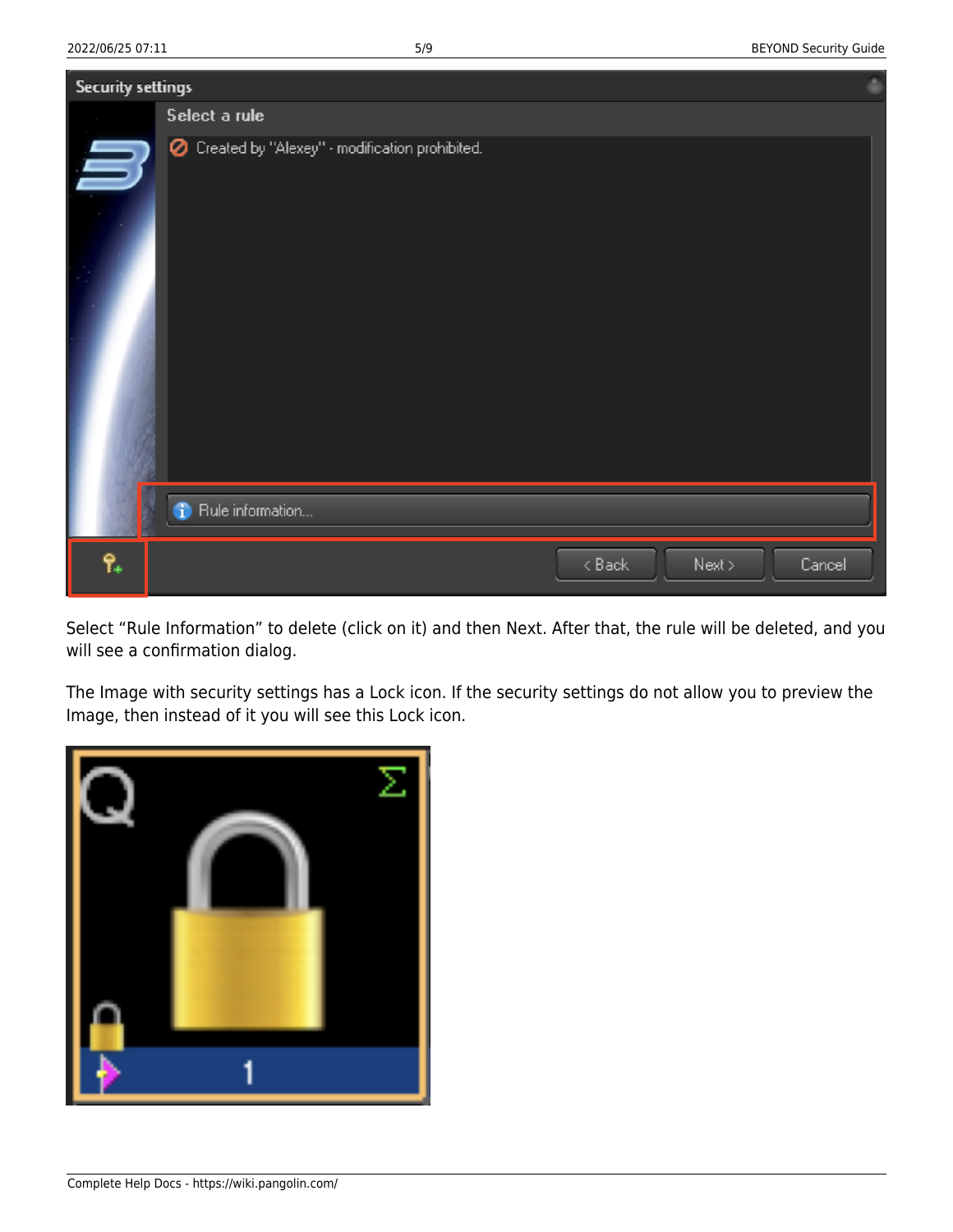## **Password Control**

or password registration click on the **Register Security Password** menu item. It will unlock all cues that use it.

**Unregister Security Password** removes the password from the list, so you will need to enter it.

**Unregister all Security passwords** clears the list of passwords. It is useful if you need to go away and quickly remove all registered passwords at once. Of course it does not modify the Image settings.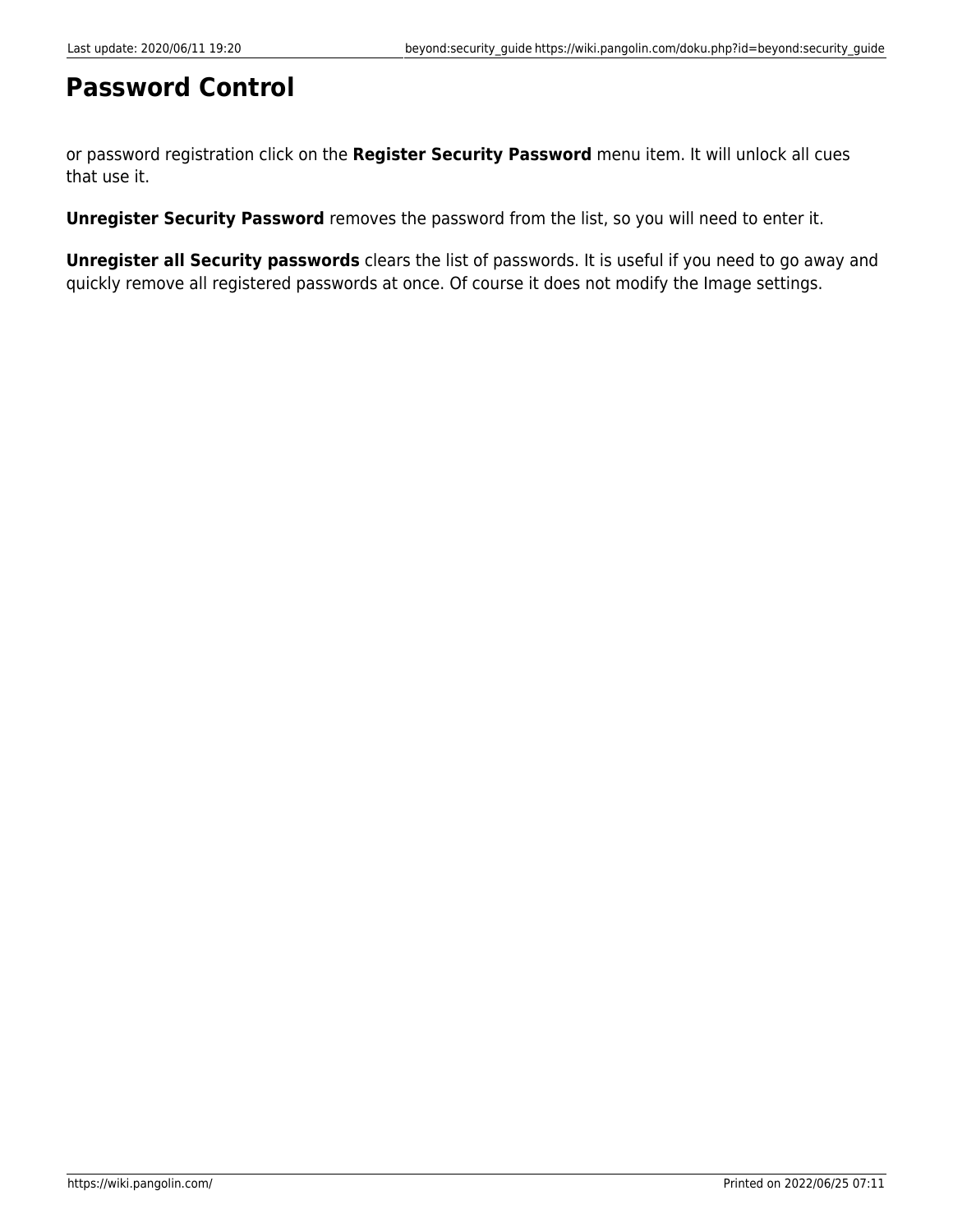|              |                                        |                        |  | Settings Run Help Language           |  |  |
|--------------|----------------------------------------|------------------------|--|--------------------------------------|--|--|
| Ж            |                                        | Projector Settings     |  |                                      |  |  |
| 91           | Projection Zones                       |                        |  |                                      |  |  |
| ◈            | Zone Explorer                          |                        |  |                                      |  |  |
| o            | Laser and EmuLaser controller hardware |                        |  |                                      |  |  |
| 嚻            | Test patterns                          |                        |  |                                      |  |  |
| 业            | QuickTargets Beam Settings             |                        |  |                                      |  |  |
| ⊕            |                                        | <b>MIDI Settings</b>   |  |                                      |  |  |
|              |                                        | <b>MIDI Monitor</b>    |  |                                      |  |  |
|              |                                        | DMX / ArtNet Settings  |  |                                      |  |  |
|              |                                        |                        |  | DMX / ArtNet to PangoScript Settings |  |  |
|              |                                        | <b>DMX Monitor</b>     |  |                                      |  |  |
|              |                                        | OSC Settings           |  |                                      |  |  |
|              |                                        | OSC Server             |  |                                      |  |  |
|              |                                        | <b>OSC Monitor</b>     |  |                                      |  |  |
| $\boxed{01}$ |                                        |                        |  | <b>SMPTE Controller Settings</b>     |  |  |
|              |                                        | Gamepad Settings       |  |                                      |  |  |
|              | <b>Network</b>                         |                        |  |                                      |  |  |
|              |                                        |                        |  | Keyboard to PangoScript Settings     |  |  |
|              | Keyboard                               |                        |  |                                      |  |  |
| Ж            |                                        | Configuration          |  |                                      |  |  |
| ã            |                                        |                        |  | User interface Access Mode           |  |  |
| ᡩ            |                                        | Firmware Update Center |  |                                      |  |  |
| የ.           |                                        |                        |  | Register Security password           |  |  |
| ۴.           |                                        |                        |  | Unregister Security password         |  |  |
|              |                                        |                        |  | Unregister all Security passwords    |  |  |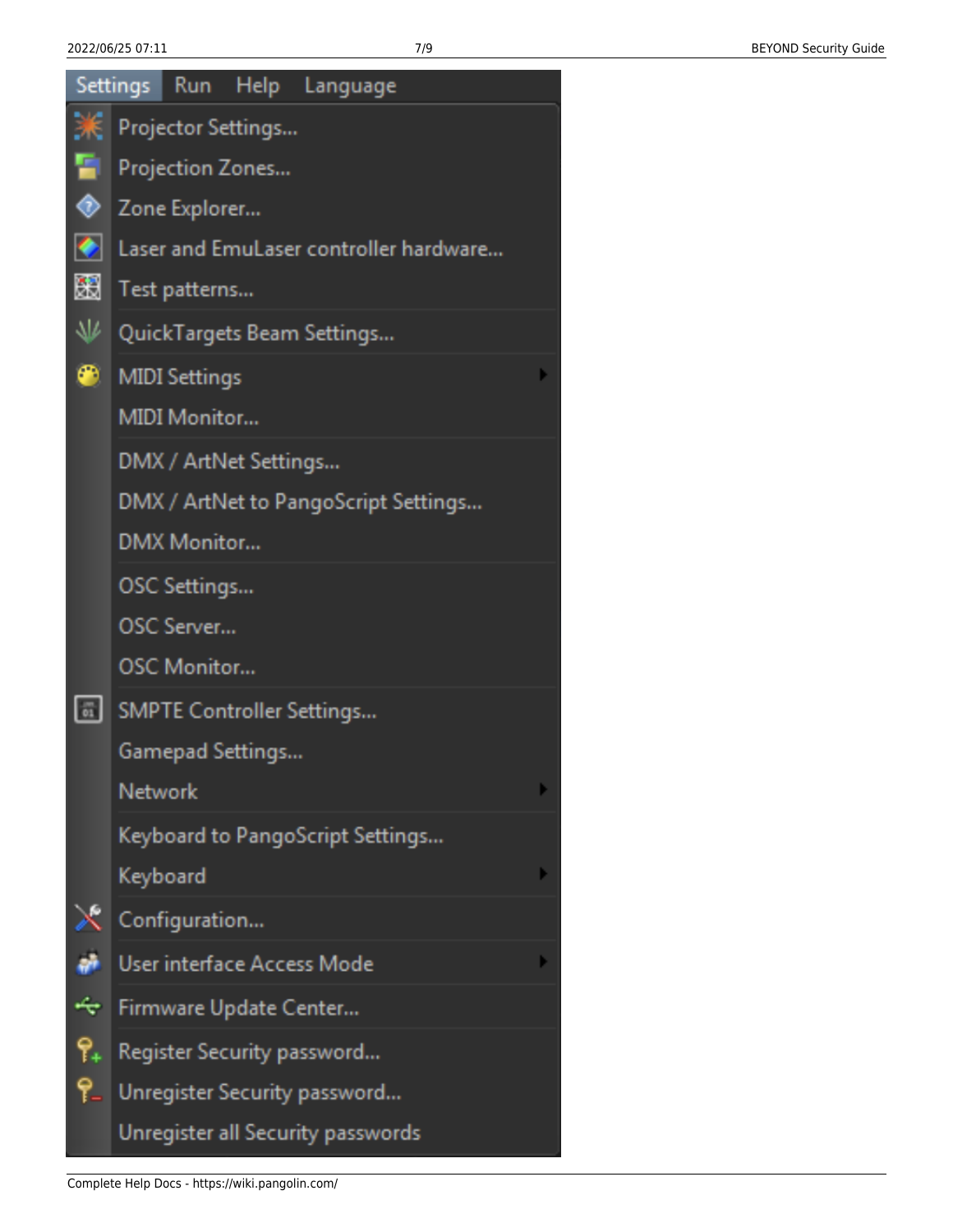# **BEYOND File Security**

BEYOND allows you to define a password for Workspace and Show/Timeline files. If the password is defined, then before opening the file, BEYOND will display a dialog-box and ask you to enter the password. If the password is correct, then BEYOND will allow you to load this file. If the password is incorrect, you will not be able to load the show.

The password is only for Load/Open operation. Once the file is loaded, then you can remove or modify the password.

| Set password for Show open |                            |  |  |
|----------------------------|----------------------------|--|--|
| Password                   |                            |  |  |
| Confirm Password           | 36363636363636363636363636 |  |  |
|                            | Show password              |  |  |
| Password hint              | the text of hint           |  |  |
|                            | ОK<br>Cancel               |  |  |

For setting the password, you need to enter it twice, once in Password, and once in the Confirm password box.

We also recommend to use a hint text that will help you remember the password. The hint text is visible in the dialog for entering the password.

In general, idea is similar to using the password in ZIP files. Once the data is extracted, then you can do whatever you want. But you need to know the password in order to open the file.

# **Show Security**

BEYOND allows you to define a security setting to the Timeline, the same way you do an Image. This setting will not be duplicated in all parts of the Timeline, instead, it will be stored in one place – the Timeline itself. To access to this feature – Tmode, menu File → Show Security

### **Show – Save secured copy**

Command "Save secured copy" creates a copy of the timeline and applies security settings to each